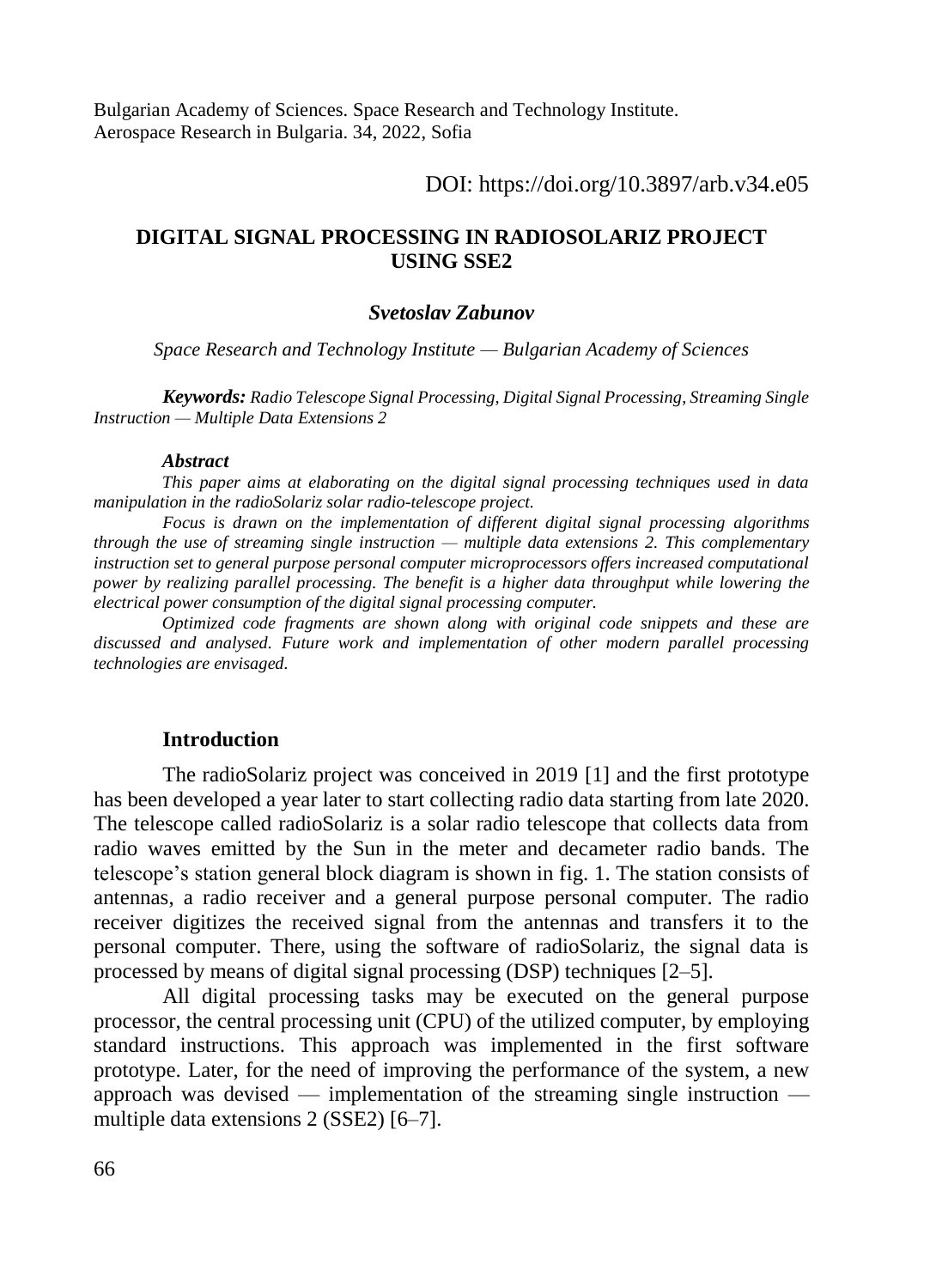

*Fig. 1. RadioSolariz station general block diagram*

# **Digital signal processing using streaming single instruction — multiple data extensions 2**

What is SSE2? It is an instruction set, or more precisely an extension to the standard Intel architecture IA-32 instruction set of the CPU of the IBM-PC family personal computers. This instruction set, as its name suggests, is meant for parallel processing of data realized through the technique called single instruction, multiple data (SIMD). What this means is that a single instruction may be executed on an array of similar data, thus avoiding the process of decoding multiple instructions and saving power and transistors in the CPU by doing so. Another benefit is that the instruction set controls a parallel processing co-processor inside the main processor that can perform several operations in parallel.

SSE2 was first introduced by Intel with the initial version of the Pentium 4 processor in 2000. This instruction set is not the first parallel processing instruction set introduced by Intel. It is an improvement of the earlier SSE instruction set, and completely replaces the MMX instruction set (MMX is officially an initialism that has no meaning and is trademarked by Intel). Later in 2004 Intel introduced an extension of SSE2 called SSE3, which never reached the popularity of its predecessor. There is a SSE4 version also.

SSE2 extends the 70 instructions of the SSE model by 144 new instructions. SSE2 was implemented in the processors of the competing processor manufacturer Advanced Micro Devices (AMD). This happened in 2003 when the company introduced the Opteron and Athlon 64 AMD64 64-bit CPUs.

Digital signal processing in radioSolariz involves data preconditioning, spectral decomposition, filtering, signal power level extraction, data compression, etc. All these calculations involve processing of large amounts of data using the same operations, hence they are good candidates for parallelization. Nevertheless, the initial variant of the software relied on the classical instruction set x87 floating point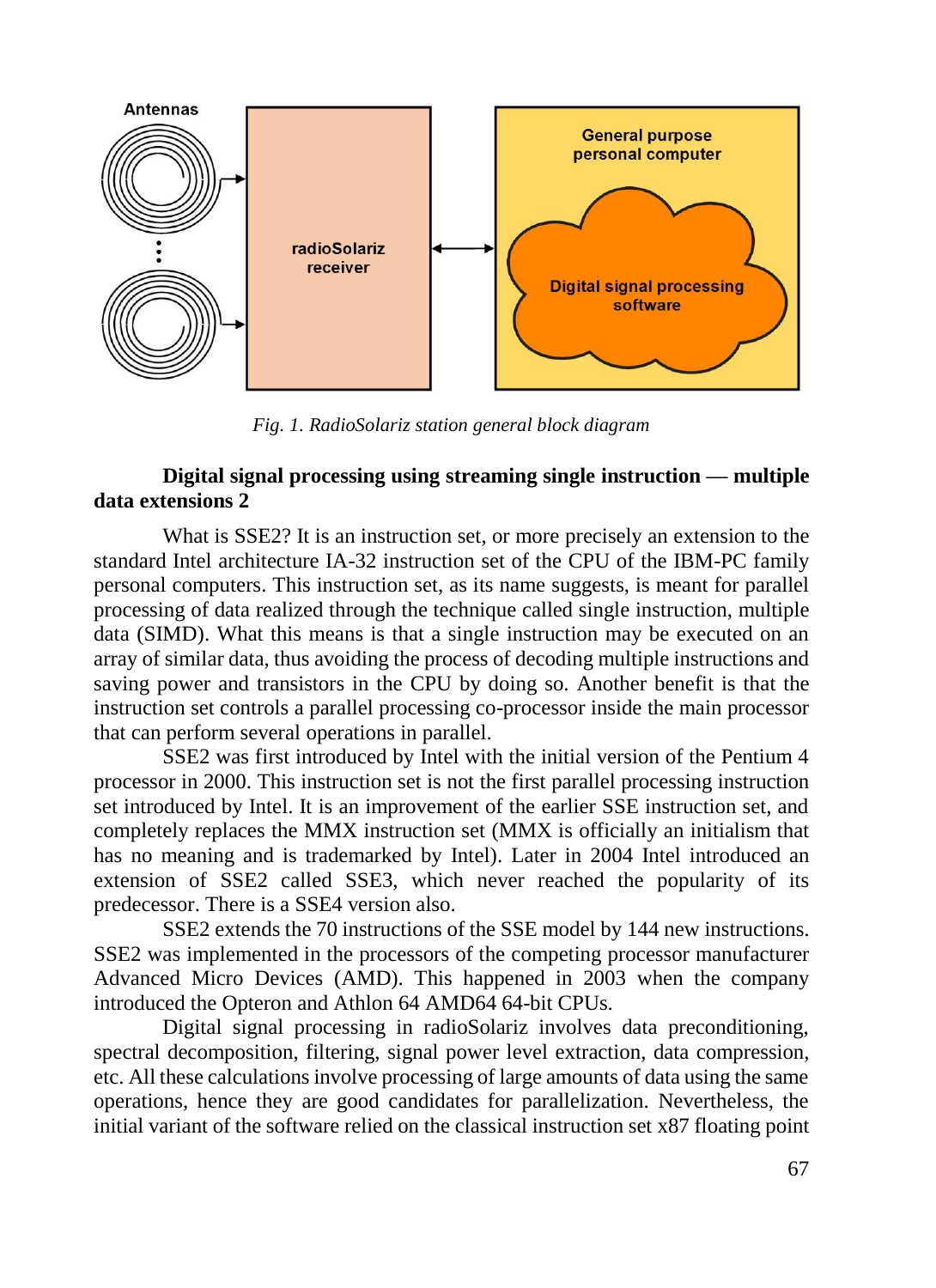unit (FPU) that is programmatically scalar and maybe parallelized implicitly by the CPU to some extent, depending on the underlying processor architecture and algorithm structure.



*Fig. 2. Structure of streaming single instruction — multiple data extensions 2 operations on floating point 32-bit data*

FPU (x87) instructions calculate intermediate results with 80 bits of precision. Such a precision is required only by numerically unstable algorithms that were not used in the radioSolariz software.

On the other hand, SSE2 floating point instructions offer the capability to perform four operation in parallel on 32-bit floating point data due to the presence of four SSE2 arithmetic and logical units (ALUs) for each processor core (see Fig. 2) or two operation in parallel on 64-bit floating point data. For the purposes of radioSolariz digital signal processing 32-bit floating point data suffices. Thus theoretically a fourfold increase in data throughput can be achieved. Due to implicit parallelism realized by the CPU on regular x87 instructions the improvement in performance is lower, but still meaningful. For this reason the second variant of the software uses extensively SSE2 instructions to perform calculations on large datasets.

Fig. 3 shows an implementation both using x87 and SSE2 instructions of a summation function that finds the sum of all elements of an array. The code in the top section of Fig. 3 is the standard x87 code while the bottom section of the same figure represents the SSE2 code. Both code snippets are representative of the respective instruction sets implementations in C++ programming language. It is visible that both codes are short, clear to read and require no comments. There are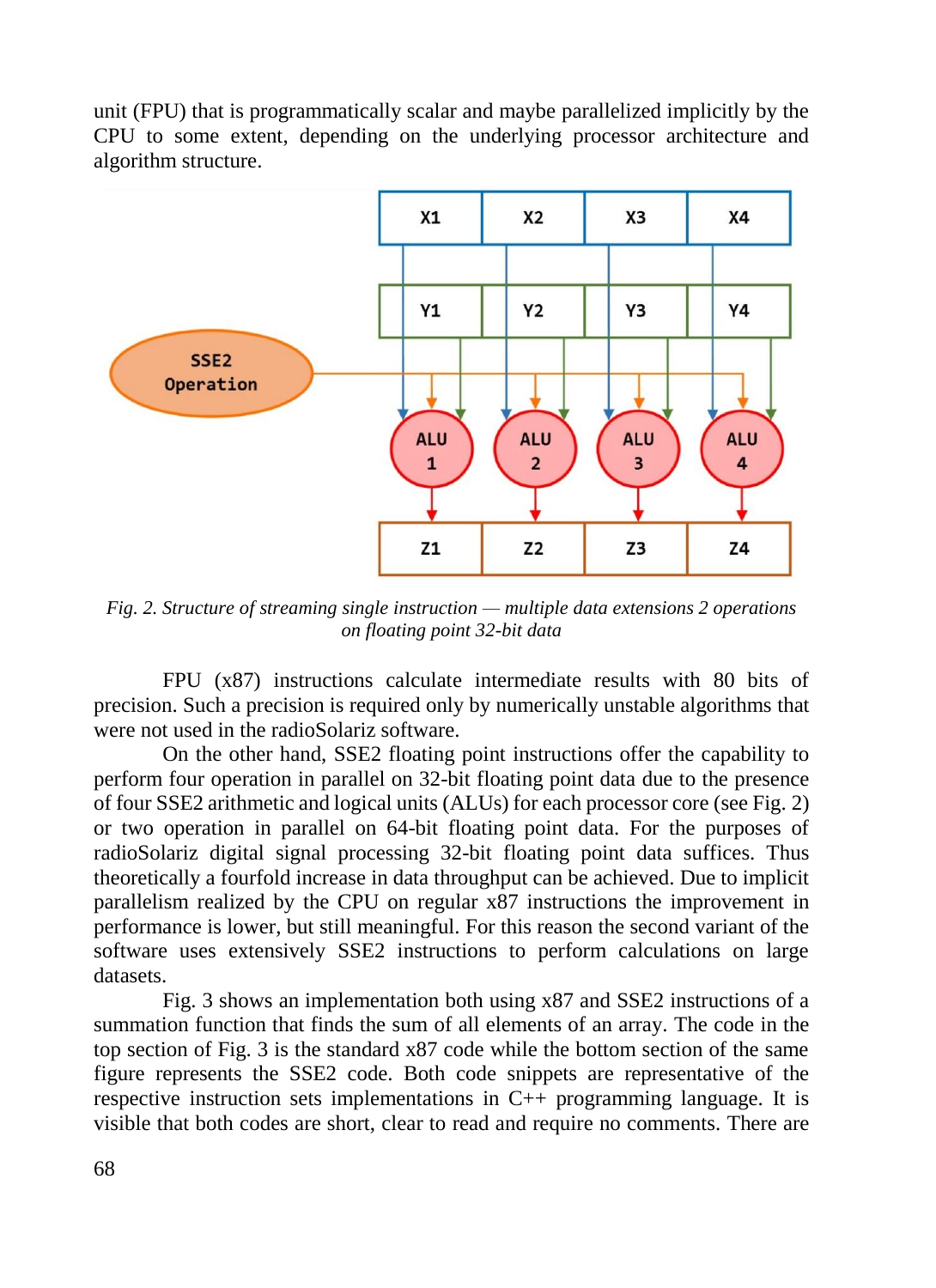no cumbersome code constructs when implementing SSE2 instructions in C++. All these benefits let the author translate most of the computationally intensive code to SSE2 and still keep it well readable and understandable, yet easy to debug.

```
 float vSum;
size t i;
for (i = 0; i < length; ++i)vSum += pInput [i];
 *pResult = vSum;
 XMVECTOR vSum = XMVectorZero ();
size t i;
for (i = 0; i < (length > 2); ++i) vSum = XMVectorAdd (vSum, pInput [i]);
 *pResult = XMVectorGetX (vSum) + XMVectorGetY (vSum) +
            XMVectorGetZ (vSum) + XMVectorGetW (vSum);
```
*Fig. 3. C++ code for realizing an array sum calculation using x87 instruction set (top) and SSE2 instruction set (bottom)*

Another example of an optimization using SSE2 instructions is the function used to calculate the base 10 logarithm of the signal power. The two code snippets of the original code and the optimized code are shown in Fig. 4. Here we can observe that the original code is shorter. More complex calculations require more local temporary variables to store the intermediate results. This can be avoided, but the code expression would become so hard to read that the maintenance of the code would be compromised.

In both examples a theoretical maximum improvement of the performance is four times. Tests showed real improvement of performance close to this estimation — 3.5 times. This figure varies over different processors the code is tested on, because each processor family realizes super scalar parallelism to different extent.

Many other functions that operate on large arrays of data in the radioSolariz software were optimized in a similar way and showed similar levels of performance benefits.

It was possible to realize a second level of parallelization by running as many programme threads as the number of cores were in the microprocessor, because SSE2 ALUs are present in each core of the CPU. Our final tests were executed on an 8 core processor. The final maximum theoretical performance improvement in this case is 32 times.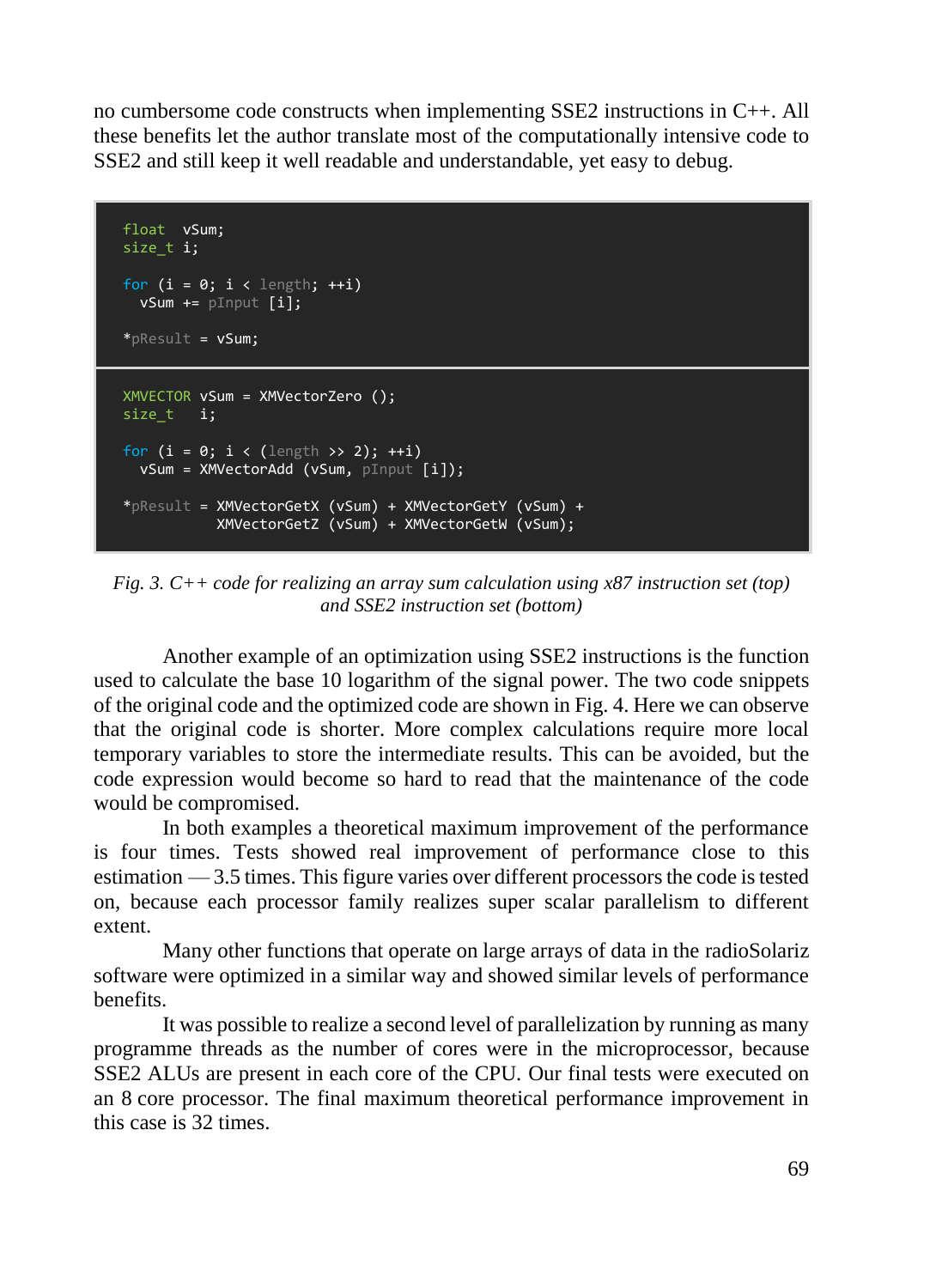```
 float fVerySmallNumber = 1e-38f;
 size t i;
 for (i = 0; i < length; +i)
 pOutput [i] = log10f (pInputReal [i] * pInputReal [i] +
 pInputImaginary [i] * pInputImaginary [i] +
                         fVerySmallNumber);
  XMVECTOR vVerySmallNumber = XMVectorReplicate (1e-38f);
 size t i;
  XMVECTOR vRR;
                               XMVECTOR vII;
  XMVECTOR vRRplusII;
 for (i = 0; i < (length >> 2); ++i) {
   vRR = XMVectorMultiply (pInputReal [i], pInputReal [i]);
   vII = XMVectorMultiply (pInputImaginary [i], pInputImaginary
\overline{[i]}; vRRplusII = XMVectorAdd (vRR, vII);
   vRRp1usII = XMVectorAdd (vRRp1usII, vVervSmallNumber); pOutput [i] = XMVectorLog10 (vRRplusII);
 }
```
*Fig. 4. C++ code for base 10 logarithm of the signal power calculated using x87 instruction set (top) and SSE2 instruction set (bottom)*

# **Conclusions**

A several times increase in performance was observed by implementing SSE2 instructions instead of standard x87 instructions in the software. The author is encouraged to continue improving the software of the telescope through the implementation of new modern parallel processing hardware and software techniques in the next versions of the radioSolariz telescope, such as Field programmable gate arrays (FPGA) implementation [8].

## **References**

- 1. Zabunov, S., R. Miteva. Online Real-time Visualization of radioSolariz Spectrum and Spectrogram, *Proceedings of the SES-2020 conference*, ISSN 2603-3313, 2020, pp. 69–74.
- 2. Fog, A. *Optimizing software in C++: An optimization guide for Windows, Linux and Mac platforms.* Technical University of Denmark, 2021, Copyright © 2004–2021.
- 3. Canu, S., R. Flamary, D. Mary. Introduction to optimization with applications in astronomy and astrophysics. *HAL archives-ouvertes*, hal-01346134, 2016, pp. 1–36.